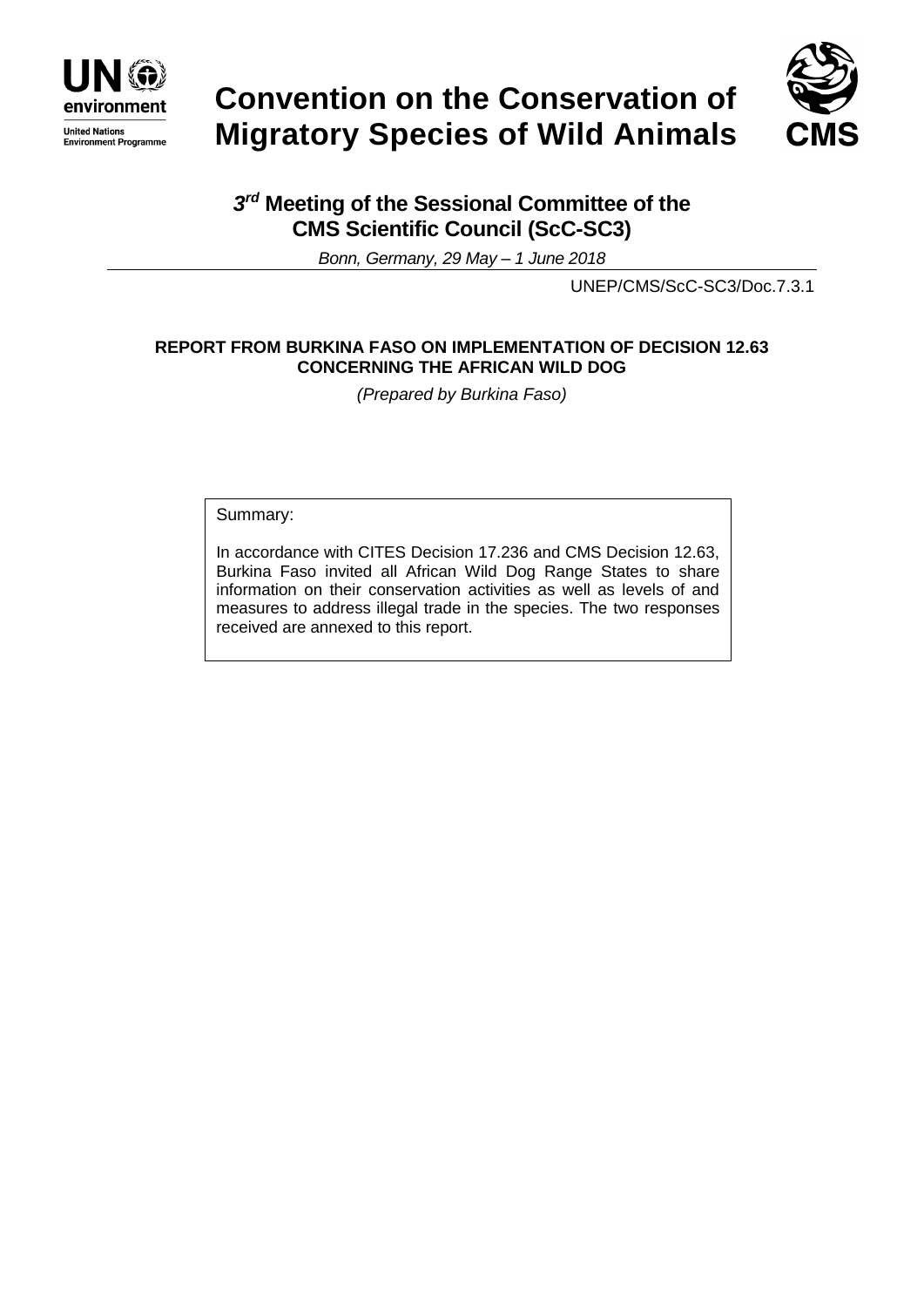#### **REPORT FROM BURKINA FASO ON IMPLEMENTATION OF DECISION 12.63 CONCERNING THE AFRICAN WILD DOG**

#### **Background**

1. The CMS Conference of Parties at its 12<sup>th</sup> meeting (COP12) adopted Decisions 12.61-12.66 on the *Conservation and Management of Cheetah (*Acinonyx jubatus*) and African Wild Dog (*Lycaon pictus*)*. Decision 12.63, directed to Range and Consumer States for African Wild Dog (*Lycaon pictus*), provides:

*In support of CITES Decisions 17.235 to 17.238, Range and Consumer States of African Wild Dog are encouraged to share with Burkina Faso information about:*

- *a) Measures implemented by Range States to prevent illegal trade in African Wild Dog;*
- *b) Trade in African Wild Dog, including levels and sources of specimens in trade;*
- *c) Collaboration amongst Range States of African Wild Dog and exchange of best conservation practices for the preservation and restoration of the species; and collaboration with CMS, International Union for the Conservation of Nature and other interested organizations in taking actions at the national and regional level, in particular with regard to: habitat conservation, the establishment of ecological corridors, the management of infectious diseases, the restoration of prey-basis and human-wildlife conflict.*
- 2. CITES decision 17.236, directed to Range and Consumer States for African Wild Dog (*Lycaon pictus*) provides*:*

*Parties are encouraged to share information about trade in the species, including levels and sources of species in trade with Burkina Faso, assisted by the Secretariat of the Convention on the Convention on the Conservation of Migratory Species of Wild Animals (CMS) and in the context of the Joint CITES-CMS Work Programme.*

#### Submissions by Range States

- 3. In line with the above decisions, the Secretariat of CMS circulated an email on behalf of Burkina Faso on 28 February 2018 to all African Wild Dog Range States, inviting them to share the requested information by 16 March 2018. Responses were received by the CMS Secretariat from Namibia and South Sudan, which are annexed to this document.
- 4. Both responses confirm the vulnerability of the species. Neither of the two responses received indicate that there is illegal trade in African Wild Dog. Namibia demonstrates having adopted a number of conservation measures for African Wild Dog.

#### Recommendations

5. The Scientific Council is invited to take note of the document.